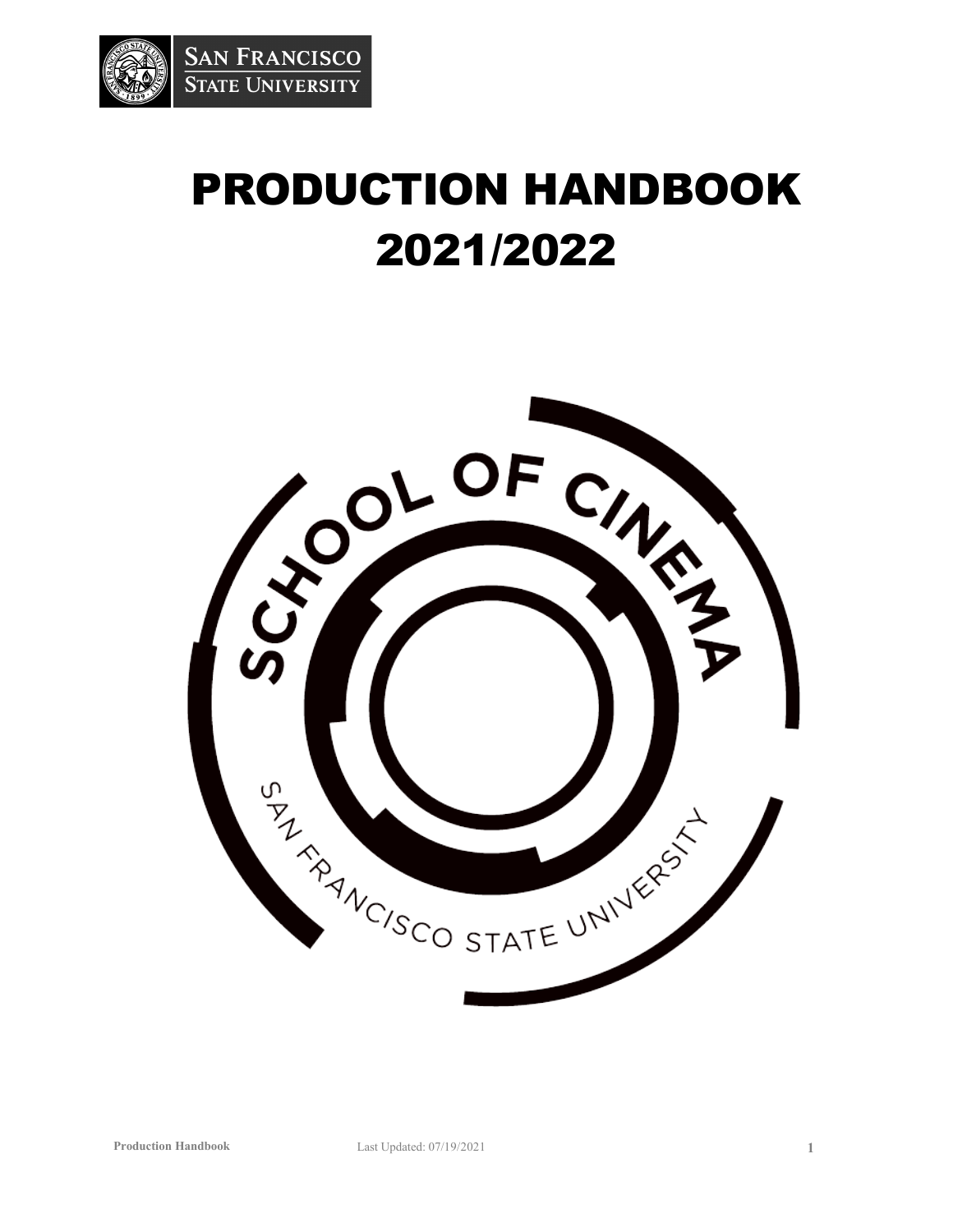

# **Table of Contents**

| 1.        |  |
|-----------|--|
| А.        |  |
| В.        |  |
| II.       |  |
| III.      |  |
| А.        |  |
| В.        |  |
| C.        |  |
| D.        |  |
| 1.        |  |
| Ε.        |  |
| 1.        |  |
| F.        |  |
| G.        |  |
| 1.        |  |
| 2.        |  |
| Н.        |  |
| I.        |  |
| IV.       |  |
| Α.        |  |
| В.        |  |
| v.        |  |
| А.        |  |
| В.        |  |
| VI.       |  |
| А.        |  |
| В.        |  |
| C.        |  |
| VII.      |  |
| А.        |  |
| В.        |  |
| C.        |  |
| D.        |  |
| E.        |  |
| F.        |  |
| G.        |  |
|           |  |
| А.        |  |
| <b>B.</b> |  |
|           |  |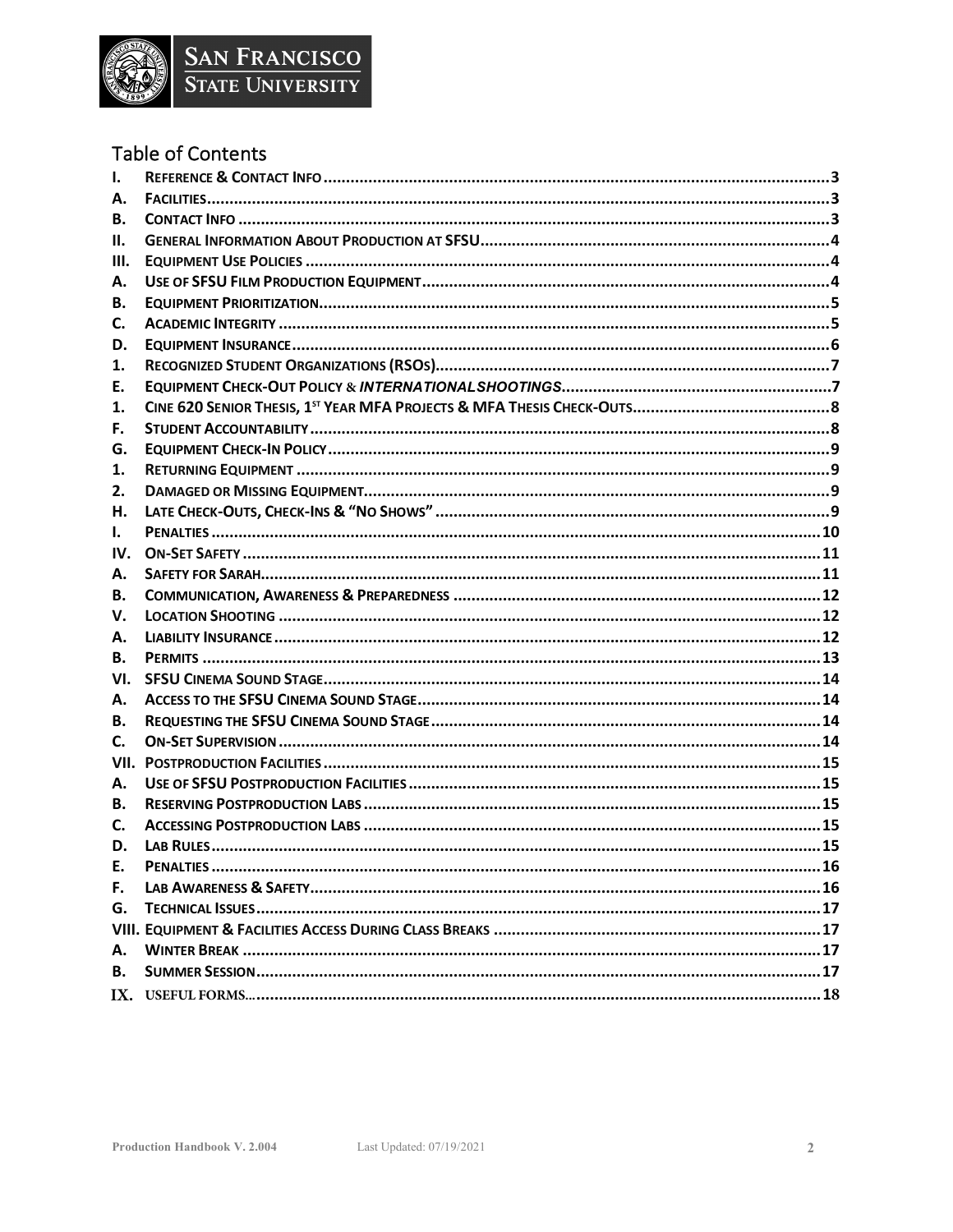

# I. Reference & Contact Info

A. Facilities

Main Office **Room FA 245** (415) 338-1629 cinema@sfsu.edu Hours: Monday – Friday, 9am-12pm & 1pm-4pm Website: http://www.cinema.sfsu.edu

artief@sfsu.edu Tech Office Room FA 436 Hours: Monday – Friday, 9am-5pm Website: https://sfsucinema.getconnect2.com

drewluis@sfsu.edu Equipment Cage Room FA 126 Hours: Monday - Friday 9am - 4pm \*\* Website: https://sfsucinema.getconnect2.com

Postproduction Labs Fine Arts Building Fall & Spring Semester Hours: Monday – Friday, 9:30am-9:30pm, Saturday 9am-5pm, Closed Sundays Summer Session Hours: Monday–Friday, 9:30am-5pm Winter Break Hours: Monday–Friday, 9:30am-5pm

\* \* Winter & Summer Break hours may vary / Evening hours may be available.

#### B. Contact Info

Technical Director – Arthur Farkas Room FA 436 (415) 338-2843 artief@sfsu.edu

Production Coordinator – Pablo Riquelme Cuartero Room FA 436 (415) 405-3926  $\frac{p_{\text{triquel}}}{p_{\text{triquel}}}\$ 

Nightshift Technician – Jiri Veskrna Room FA 126 (415) 405-2449 jveskrna@sfsu.edu

Equipment Manager – Andrew Luis Room FA 126 (415) 338-6534 drewluis@sfu.edu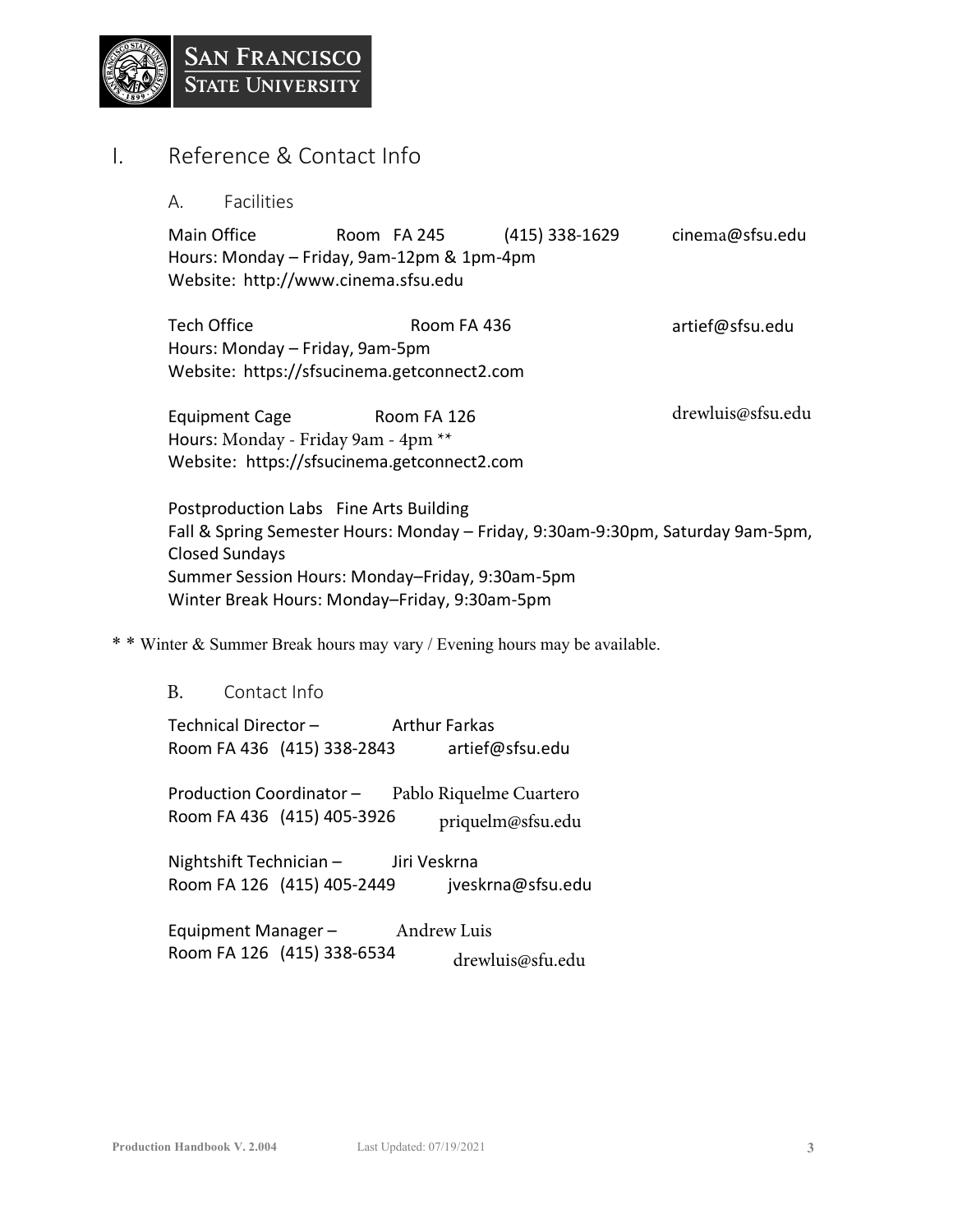

# II. General Information About Production at SFSU

The Cinema Department is committed to a curriculum that recognizes cinema to be an independent, powerful, and unique medium in the world. Our program combines both theory and practice. Students are encouraged to engage in scholarship and to pursue production in all forms of cinematic expression.

The Cinema Department is housed in one of the most comprehensive and modern production facilities in northern California. The state-of-the-art facility includes a 150 seat theater, a shooting stage, editing and postproduction areas for both 16mm sprocket and electronic media, sound recording and mixing studios with digital workstations, an animation studio with film and computer workstations, an online computer lab, and a media study center and media archive.

Access to equipment and facilities is based upon current class enrollment, instructor verification of student competency, and compliance with School policies for use. You must be actively enrolled in a cinema production class and approved by your instructor to operate equipment and use facilities. Thesis film productions gain access to equipment through CINE 894 or CINE 650, and adviser sign-off to be placed on file with the Production Office. Independent studies projects do not have access to Cinema equipment.

- III. Equipment Use Policies
	- A. Use of SFSU Film Production Equipment

Equipment check-out is limited to School of Cinema students who are currently enrolled in a Production class, and to School of Cinema Faculty.

Equipment is for use in completing Cinema Production class assignments and individual thesis projects approved by Faculty only. Any other use requires prior approval by the Director of Cinema, with request submitted to the Cinema office at least 7 days in advance.

Students may check equipment out to complete their class projects for 3-4 days at a time, depending on the day checked out.

Thesis projects may check out equipment for seven (7) days. Any requests made for beyond seven (7) days must be approved by their Thesis Committee and/or MFA Coordinator, Equipment Room Manager, and the Department Chair.

Class use has priority over Thesis Check-outs.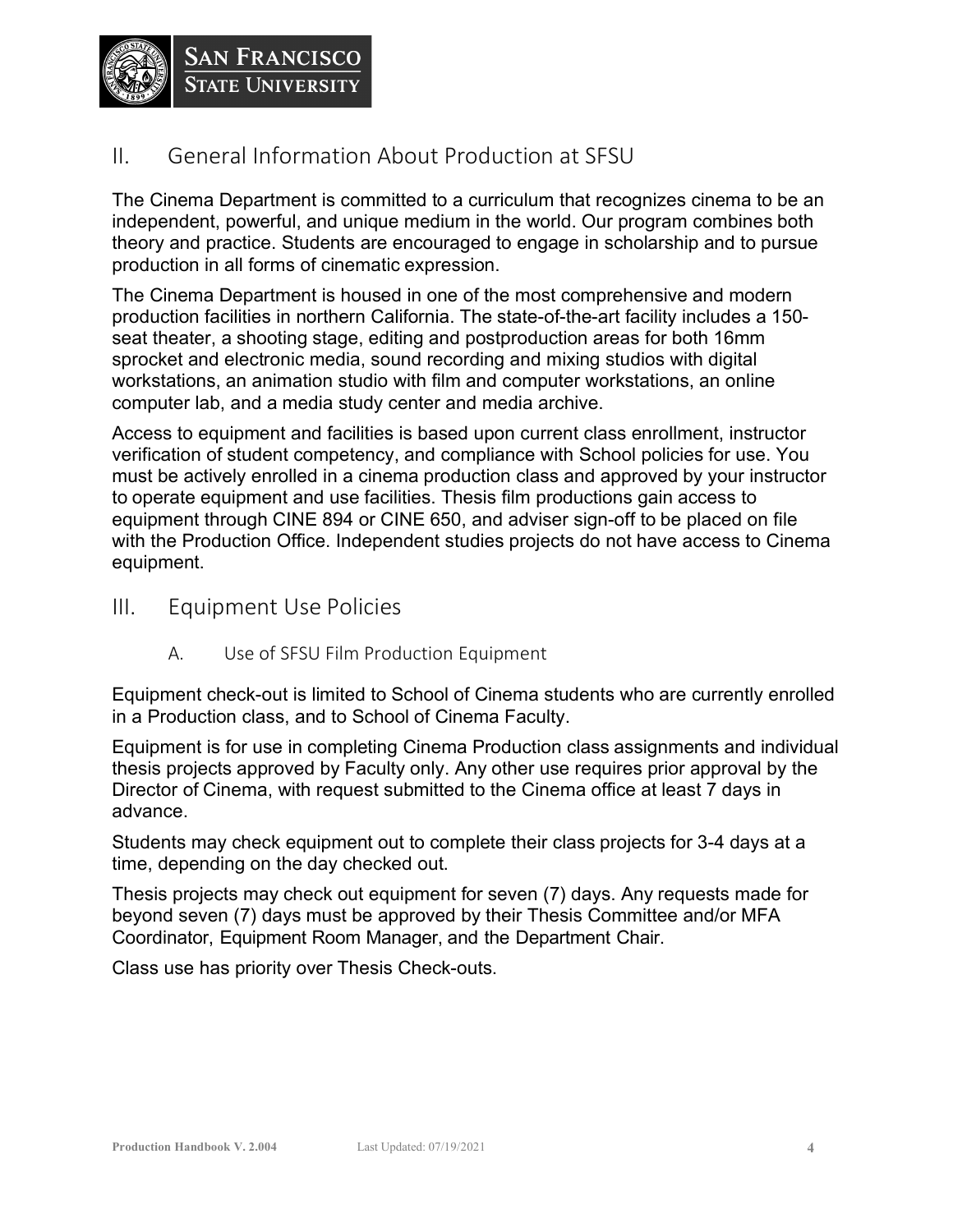

B. Equipment Prioritization

Access to equipment is prioritizes as follows:

#### **Course-related, Top Priority**

- 1. Current term classes (Fall, Spring, Summer) all approved student checkouts for assignments
- 2. MFA 1st year students for assignments and 1st year projects
- 3. 620 students for senior thesis projects

The above can be reserved during a given term on a "first come, first serve" basis according to precedence and subject to course schedule and blackout period.

BLACKOUT: Winter break 1st year MFA students have priority to all equipment.

#### **MFA Thesis-related:**

4. MFA Thesis students — 2 week maximum

Reservation requests confirmed 5 days prior to shoot during term session (Monday before a Friday checkout).

Reservation requests for summer confirmed 14 days prior to shoot.

#### **Faculty and Cinema-friendly RSOs**

- 5. Cinema T/TT faculty 2 week maximum
- 6. Cinema lecturers 1 week maximum
- 7. RSO use 1 week maximum

Reservation requests must be filled out in person by faculty member responsible for equipment and be approved by School Director.

Reservations confirmed 5 days prior to shoot during (Monday before a Friday checkout). Reservation requests for summer confirmable 7 days prior to shoot.

C. Academic Integrity

The School of Cinema expects all students to follow the Standards for Student Conduct as set forth by the Office of Student Conduct at SFSU. Accordingly, the School of Cinema views providing misleading information to an instructor to obtain an extension or postponement of an assignment and/or providing false or misleading information to University staff members who are acting in the scope of their official responsibilities to be a form of Academic Dishonesty. Students found to be in violation of this code will be referred to the Director of the School of Cinema for disciplinary action.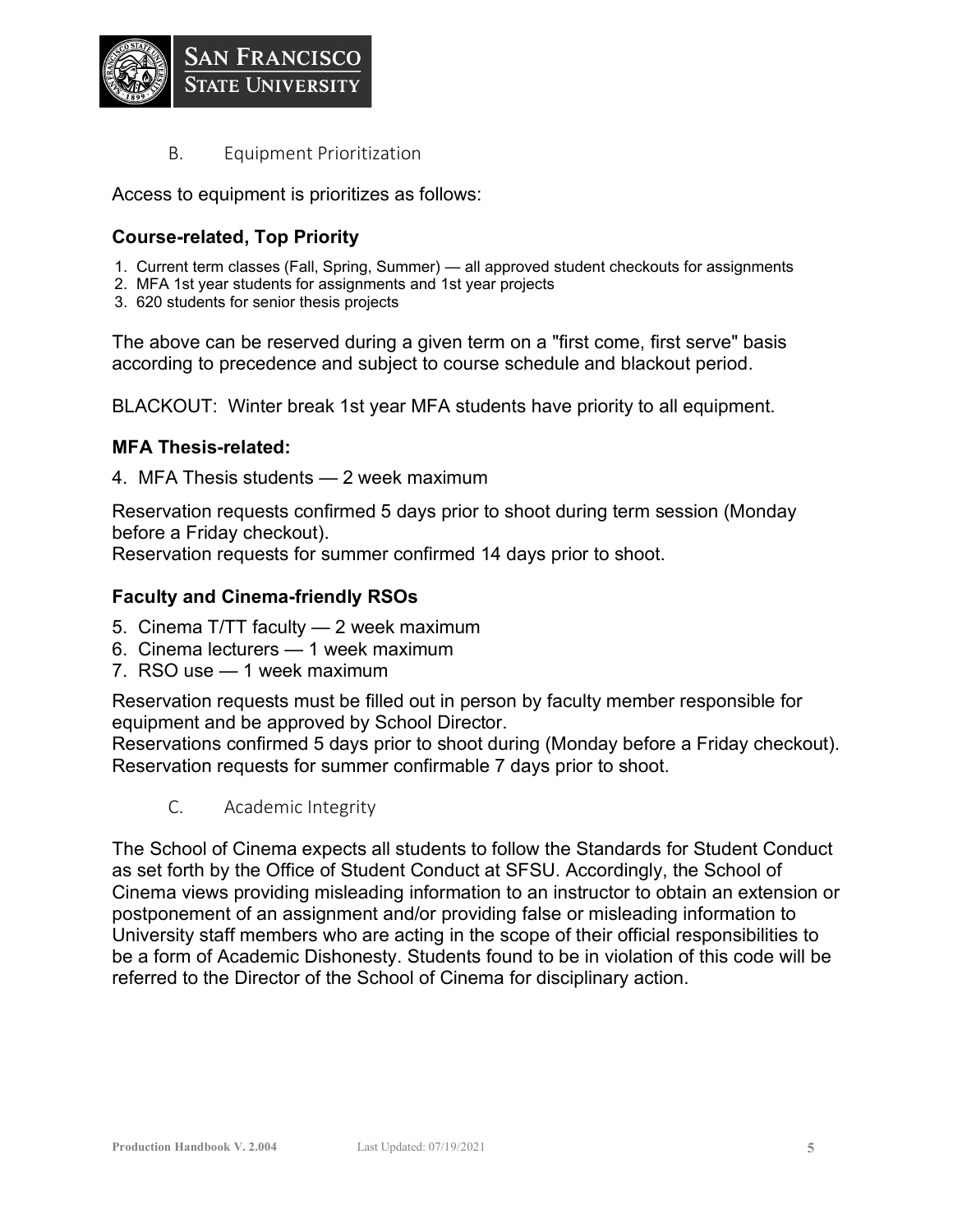

#### D. Equipment Insurance

The School of Cinema DOES NOT COVER equipment from outside the School of Cinema, such as rental equipment or privately-owned equipment.

#### Inthe event a claim is made **after losing or damaging the School of Cinema equipment,** the student or faculty member named on the check-out will be responsible for paying the cost of **the equipment and/or the deductible. Unless you hired your own insurance.**

The Alexa Package is reserved for MFA Students only. Its usage will require proof of insurance by the student intending to check out the complete package or part of it. The insurance must be vetted by the Production Coordinator no less than 2 weeks prior to the shoot.

o The following list of insurers is provided only as examples of companies that may provide insurance coverage for the Alexa equipment. SF State is not affiliated with these companies, nor does SF State, in any way, provide recommendations for external organizations nor do we assess their business operations. Students are solely responsible for outside contracts. Private insurance agreements do not relieve them from liability with the School of Cinema.

- <https://www.collegestudentinsurance.com/>
- <https://www.athosinsurance.com/>

The School of Cinema's Equipment is not covered during the activities listed below:

**Uninsured activitiesinclude(butare notlimitedto)any use of**: stunts; athletic activities; pyrotechnics; aircrafts, helicopters, boats, automobiles, motorbikes, snowmobiles, ATVs, any other mobile equipment, race tracks, race courses; weapons, guns (real or fake),blanks, squibs; animals; unprotected or open heights above 15 feet; unmanned aerial vehicles (drones); live music concerts; employees supplied to or from an employee leasing operation; entering into co-production arrangements.

**Additional Exclusions include damage orlo ss caused bythe following**: Acts of terrorism; governmental action, enforcement of ordinance or law, war or military action, insurrection, rebellion, revolution, usurped power; pollutants, fungi, mold, virus, bacterium, or other microorganism; rust or corrosion; nuclear hazard; dishonest or criminal acts committed by you, any of your partners, or anyone else to whom the property is entrusted for any purpose; unexplained disappearance; shortage found upon taking inventory; weather conditions; water damage; building collapse or earth movement.

#### **Unattended Equipment:**

Equipment should be safeguarded at all times. Equipment shouldn't be left in unattended vehicles, regardless of whether the vehicle is locked, equipment concealed, nor whether the vehicle is stored in a condition the user considers "secure." The Insurance Policy considers the storage of the School's equipment in unattended vehicle a risk. If equipment is stolen from a vehicle, the department will pass the information to our insurance provider who will deny the claim.

Students or Faculty found to be in violation of the School of Cinema's Insurance policy will be liable for the entire replacement value of the School of Cinema's property in the event an insurance claim is denied due to non-compliance.

#### **Concealment,Misrepresentation or Fraud**

The coverage is void in any case of fraud, intentional concealment or misrepresentation of a material fact, by you or any other insured at any time.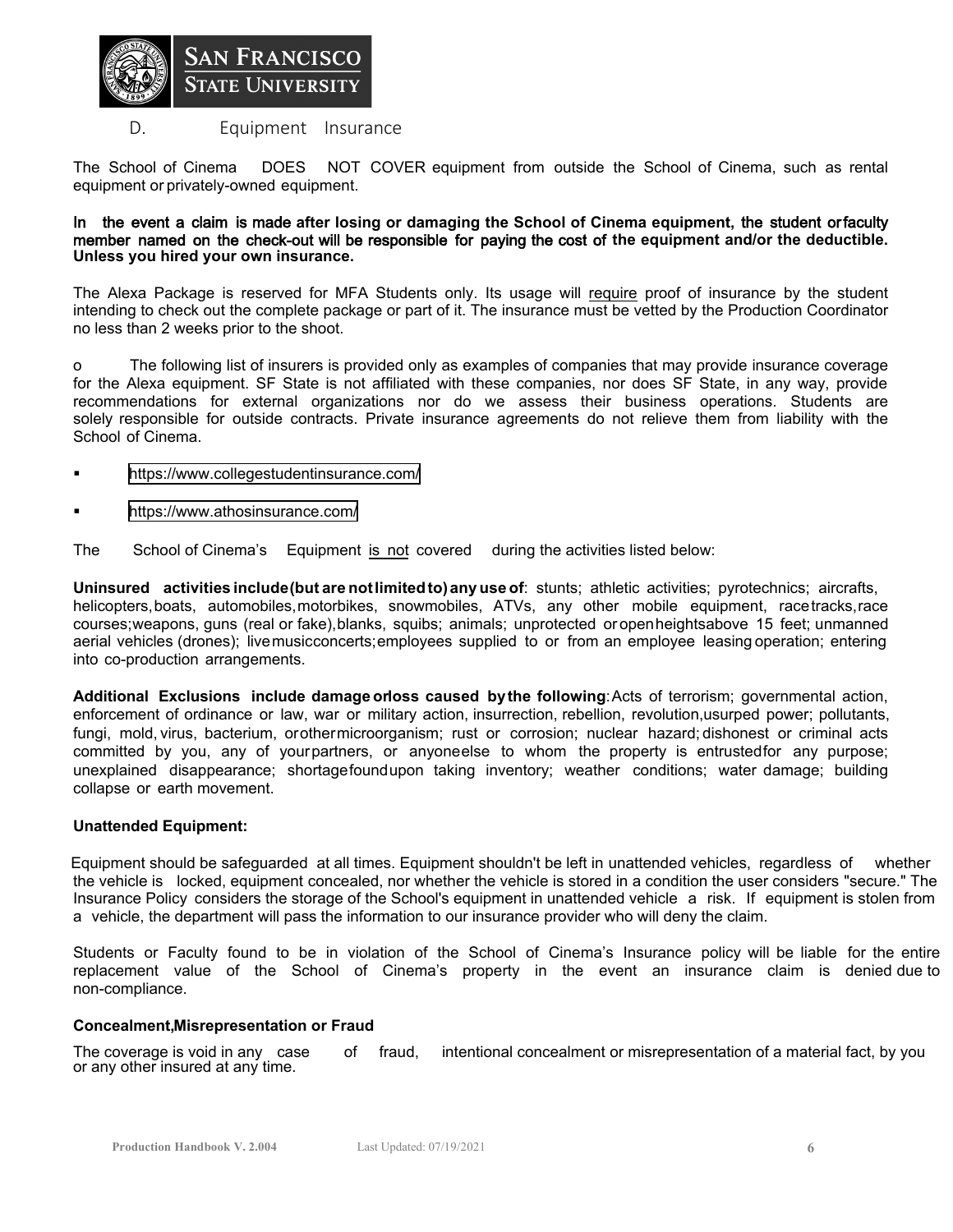

#### **Duties in the event of Loss or Damage**:

- 1. Notify the police if a law may have been broken
- 2. Contact us immediately with notice of loss or damage. Include a description of property involved.
- 3. Give us a description of how, when, and where the loss or damage occurred.
- 4. Take all reasonable steps to protect the Covered Property from further damage.
- 5. Provide us with police report and copies of any other legal papers received in connection with the claim.
- 6. Cooperate with us, and the insurance company, with the investigation and settlement of the claim.

Please understand that we are not attempting to limit your film shoot. If you have needs that require shooting in one of the above circumstances, you are free to use your own equipment for those shots, or rent other equipment from a different vendor, or provide your own insurance coverage for the School of Cinema's equipment which shows evidence of coverage of intended use.

#### 1. Recognized Student Organizations (RSOs)

Beginning the Spring '19 semester (01/24/2019) Recognized Student Organizations (RSOs) are required to pay the associated insurance costs for SFSU School of Cinema equipment for their productions. Insurance costs will be calculated at the end of each semester and determined by the amount and frequency of SFSU Cinema Equipment is used by the RSO each fiscal quarter (Q1, Q2, Q3, Q4). RSOs will need to pay the associated insurance costs for the previous semester (Fall '18) before they will be authorized to check-out equipment.

E. Equipment Check-Out Policy

Equipment Reservation Requests can be made online at: https://sfsucinema.getconnect2.com

Follow the instructions online to create an account and reserve Equipment via the online booker.

Reservation Requests must be made a minimum two (2) week in advance of the checkout date and can be made up to one (1) month in advance. This applies to equipment requested for in-class use as well.

#### **- INTERNATIONAL SHOOTINGS:**

Students will not be allowed to check out equipment for film shoots that take place out of the country, unless the production committee and School's Director approve and support an exceptional project that falls under a specific course in the School of Cinema. The projects will not be a regular project, but film shoots whose vision and nature justifies its execution out of the country. In the case of an approved overseas shoot, the student will have to submit proof of insurance covering the equipment that is being checked out, no less than 2 weeks prior to leaving the country. The insurance must be vetted by the instructor supervising the project and by the Production Coordinator at the School of Cinema.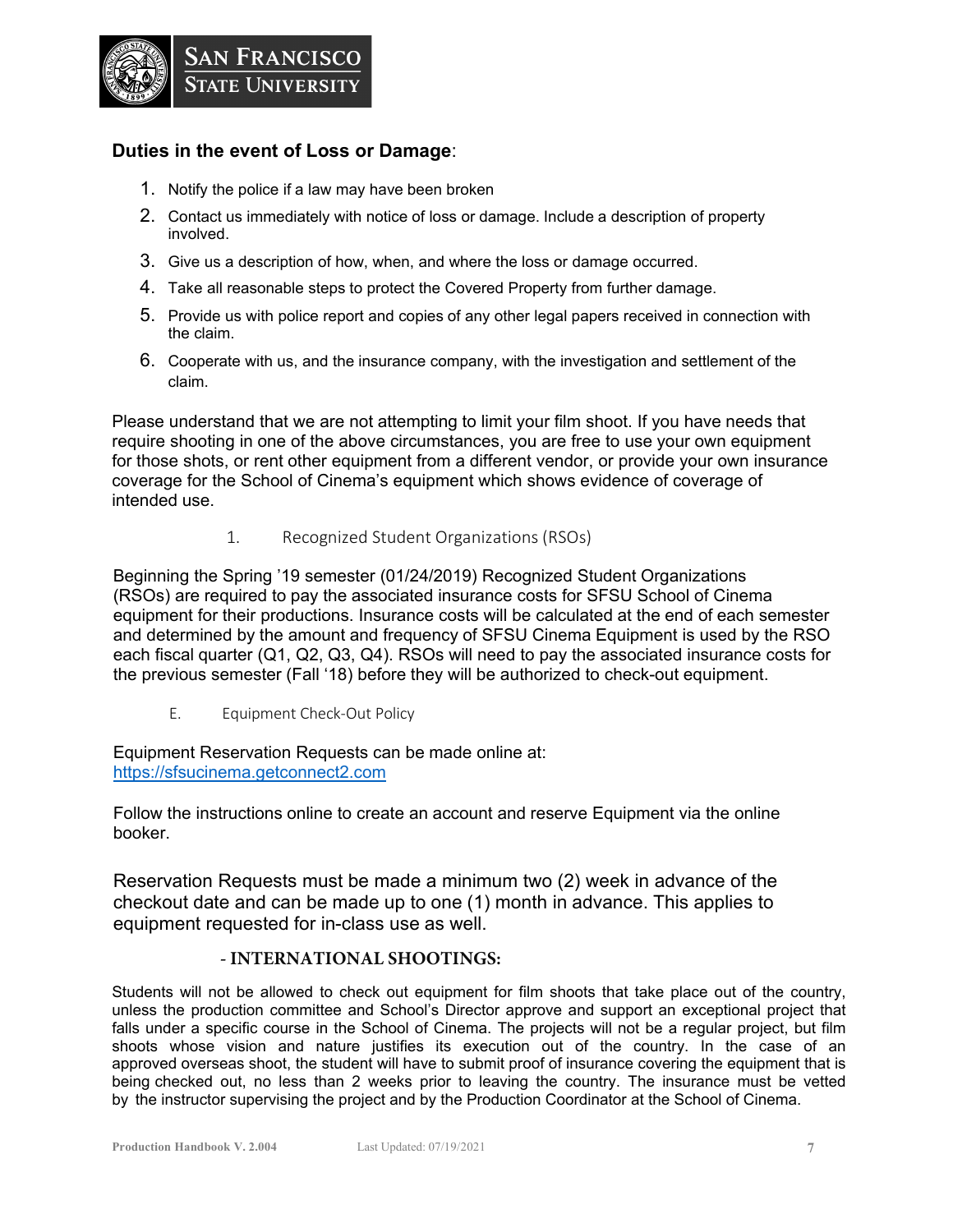CHECK-OUT SCHEDULE during COVID-19:

| <b>MONDAY:</b>    | 9am - 4pm   |
|-------------------|-------------|
| <b>TUESDAY:</b>   | 9am - 4pm   |
| <b>WEDNESDAY:</b> | $9am - 4pm$ |
| <b>THURSDAY:</b>  | 9am - 4pm   |
| <b>FRIDAY:</b>    | 9am - 4pm   |

Equipment is allocated to the class in which you are enrolled. If a student requests to reserve equipment not allocated to their class, then thestudent's request willbefilled*"as available"* at the discretion of Equipment Management, pending faculty approval*.* 

1. Cine 620 Senior Thesis, 1<sup>st</sup> Year MFA Projects & MFA Thesis Check-Outs

Students checking-out equipment for CINE 620, 1<sup>st</sup> Year MFA Projects, and MFA Thesis Projects must have their projects approved by the Production Coordinator in advance in order to check-out equipment.

NOTE: There is not enough equipment for everyone to shoot at the same time. Reserving equipment well in advance of your shoot increases the likelihood that there will be equipment available for you when you need it. DO NOT PROCRASTINATE. Do not try to reserve equipment for every weekend of the semester in advance to cover your needs. You may only submit one reservation request at a time.

F. Student Accountability

The student or faculty member making the reservation request is responsible for all equipment items that are checked-out as soon as they leave the Equipment Room. All equipment issued by the School of Cinema is presumed to be in good/working condition. When you sign for equipment, you are acknowledging that it is fully functioning, undamaged, and that all parts are accounted for.

It is the student or faculty member's responsibility to thoroughly inspect and test each piece of equipment and call attention to any defects, dents, dings, lens scratches, or missing parts, to ensure that these are noted on the check-out form by Equipment staff. If equipment is not checked and it is found to be broken or to be missing items upon return, the student or faculty member will be responsible for all costs associated with repairing or replacing damaged equipment as specified in Section III.C.

#### **THE ONLY TIME TO IDENTIFY PROBLEMS IS AT CHECK-OUT. ONCE YOU LEAVE, YOU ARE RESPONSIBLE FOR ALL THE ITEMS IN YOUR PACKAGE. THIS RULE APPLIES TO EVERYONE, INCLUDING FACULTY CHECKING OUT EQUIPMENT FOR CLASSES.**

**YOU ARE RESPONSIBLE FOR KNOWING THE OPERATION OF ALL EQUIPMENT YOU CHECK-OUT.** Do not ask for "over the counter" instruction. It is your responsibility to learn this in class.

Those production courses that require equipment during class time will create groups within the sections and each group becomes responsible of the equipment they check out and they return. In this way it's not only one person (the instructor) the one in charge of the equipment that is being checked out and returned. Responsibility is delegated to all present students.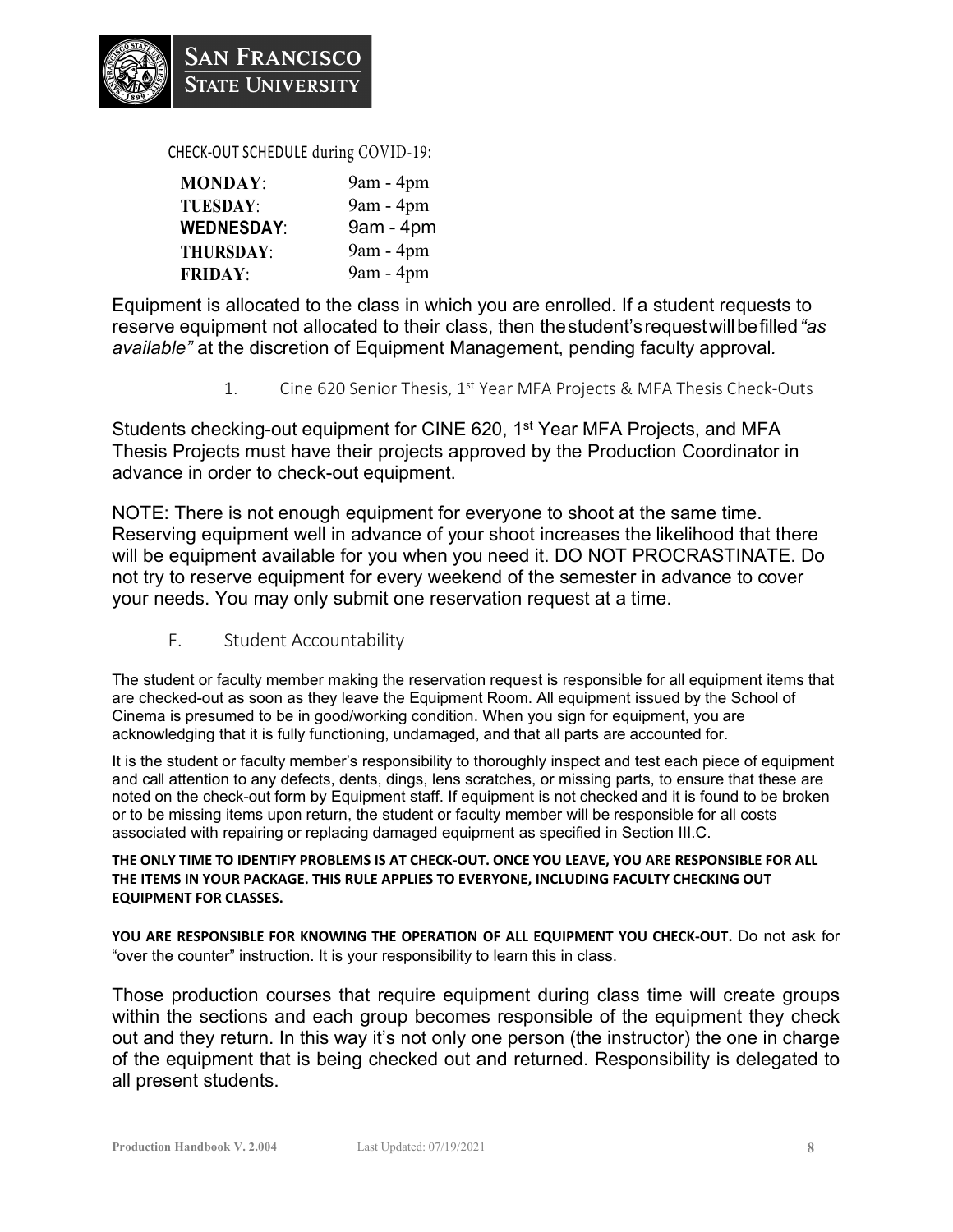# SAN FRANCISCO

### **DO NOT PUT CAMERAS ON TRIPODS NOT DESIGNED TO HOLD THEIR WEIGHT.**

If you are unsure about which tripod to use, discuss this with your Professor. Please do not use personal tripods with our equipment. Do not attempt to cobble equipment together with improvised technology including but not limited to gaffer's tape and homemade adapters.

- G. Equipment Check-In Policy
	- 1. Returning Equipment

Your reservation form will provide you with a date and time to return your equipment. At check-in, Equipment Room staff will inspect all equipment checked-out by the student, regardless of use, for any potential damage and missing items. Students are expected to be present during check-in.

Equipment must be returned in a professional matter; all cables and wires should be neatly coiled and wrapped. Tape should be removed from cables and other equipment. Slates should be clean. Pieces of grass, fake blood, clumps of dirt and other foreign detritus should be removed from equipment. You will be asked to clean equipment or coil cables, before equipment is accepted as checked-in.

2. Damaged or Missing Equipment

Students/Faculty must notify Equipment Staff at the time of return of any loss of or damage to equipment that occurred while checked-out. Attempts to conceal or failure to report lost or damaged equipment to Equipment Staff will result in suspension of Equipment privileges, as well as being referred to the Director of the School of Cinema for further disciplinary action.

Students/Faculty will be given an itemized list of parts missing and/or damaged for equipment returned in an unsatisfactory condition. Students/Faculty will NOT be allowed to check-out any additional equipment until all missing or damaged item(s) are returned or replaced. If missing parts are located and returned, students/faculty will be allowed to resume checking-out equipment. Late Check-In penalties will still apply for missing equipment returned late.

In the case of damaged equipment, the Equipment Staff will determine if the damage is a result of normal wear and tear or through the fault of the student. Equipment Staff will determine if the item can be repaired in-house or if it needs to be sent away for repair.

Students/faculty will be responsible for all costs associated with repairing or replacing damaged equipment as specified in Section III. C.

H. Late Check-Outs, Check-Ins & "No Shows"

#### **Late Check-Outs**

Students must arrive at the Equipment Room on time for their scheduled check-out. If a student is unable to make their scheduled appointment they must notify Equipment Staff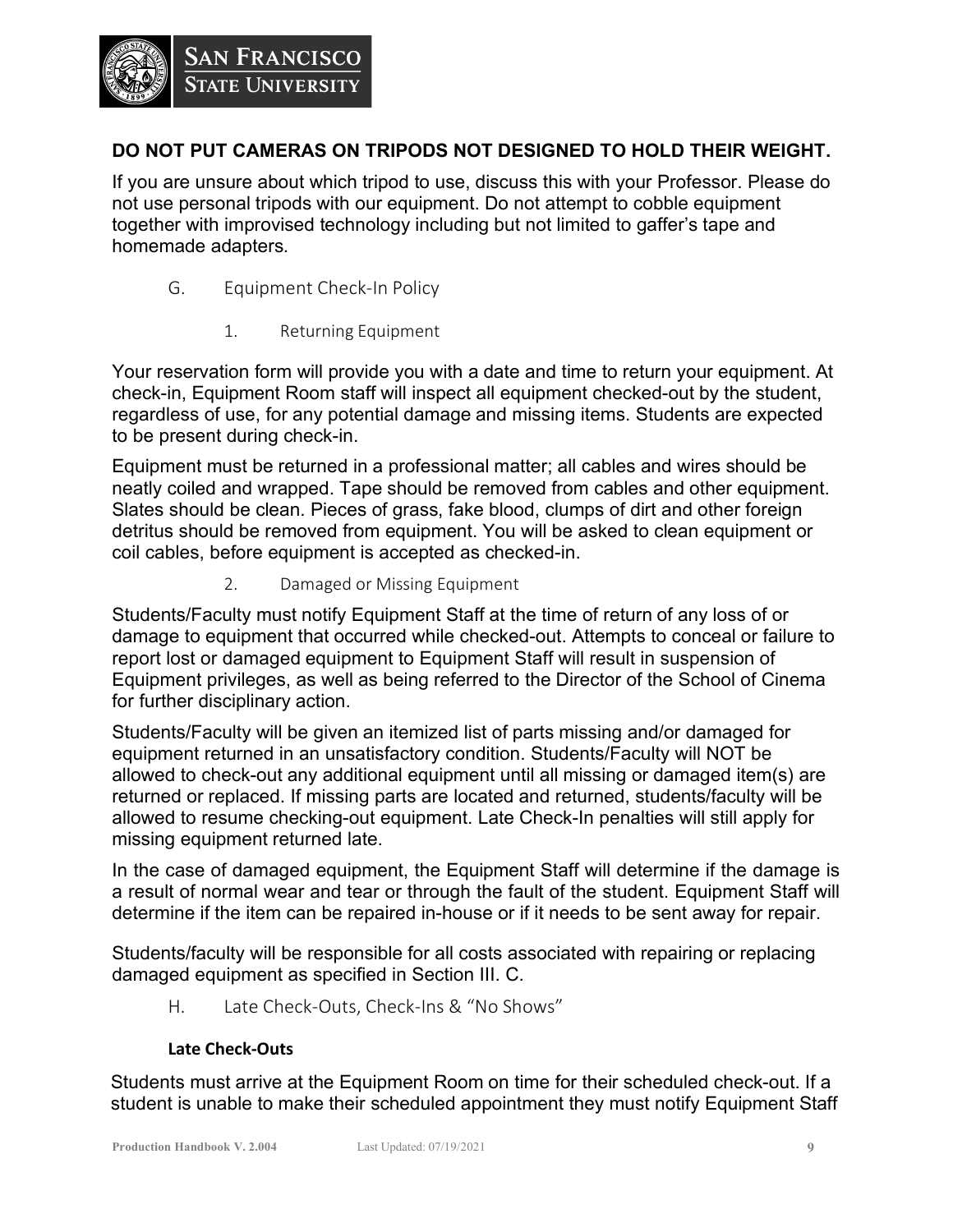

in advance to reschedule. Check-Outs will be rescheduled at the discretion of Equipment Staff. Students who fail to notify Equipment Staff in advance will be considered "no shows" (see below).

#### **Late Check-Ins**

The School of Cinema considers the late return of equipment a breach of academic standards as late returns deprive other students of the ability to complete their course work on time. Accordingly, students will be penalized for late check-ins.

In order to avoid potential penalty, students must notify Equipment Room Staff in advance as soon as they anticipate that they will be late for their scheduled check-in. Clemency for late returns will only be considered for individuals who notify Equipment Room Staff that they will be late. Penalty may accrue in either case, but a courteous and responsible awareness of the needs of other users will go a long way to mitigate the penalty you receive. Students who fail to notify Equipment Staff in advance will be considered "no shows" (see below).

#### **"No Shows"**

Students who fail to arrive on time for their scheduled check-out/check-in, or fail to appear at all, **without prior notice to Equipment Staff** will be considered "no shows" and will be penalized.

I. Penalties

For Students: penalties for late check-outs, check-ins, and "no shows" are administered as follows:

1st offense – no access to equipment for one (1) month

2nd offense – no access to equipment for one (1) semester

3rd offense – no access to equipment for the remainder of academic career at SFSU

For Faculty (and their delegated representatives): penalties for late check-outs, check-ins, and "no shows" are administered as follows and applied on a per term basis:

1st offense – Faculty must be present for all future check-outs & check-ins

2nd offense – Faculty must meet with the Director of the School of Cinema before any future check-outs

\*If a Faculty member needs to check out equipment for a period of time longer than two weeks, then the decision will have to be discussed by the rest of Faculty members.

#### **\*Please note that in cases of underperforming students (failing the class, multiple absences, or not**

**completing required work), the instructor reserves the right to apply a penalty that prohibits the** 

#### **student to check out equipment for the specific course.**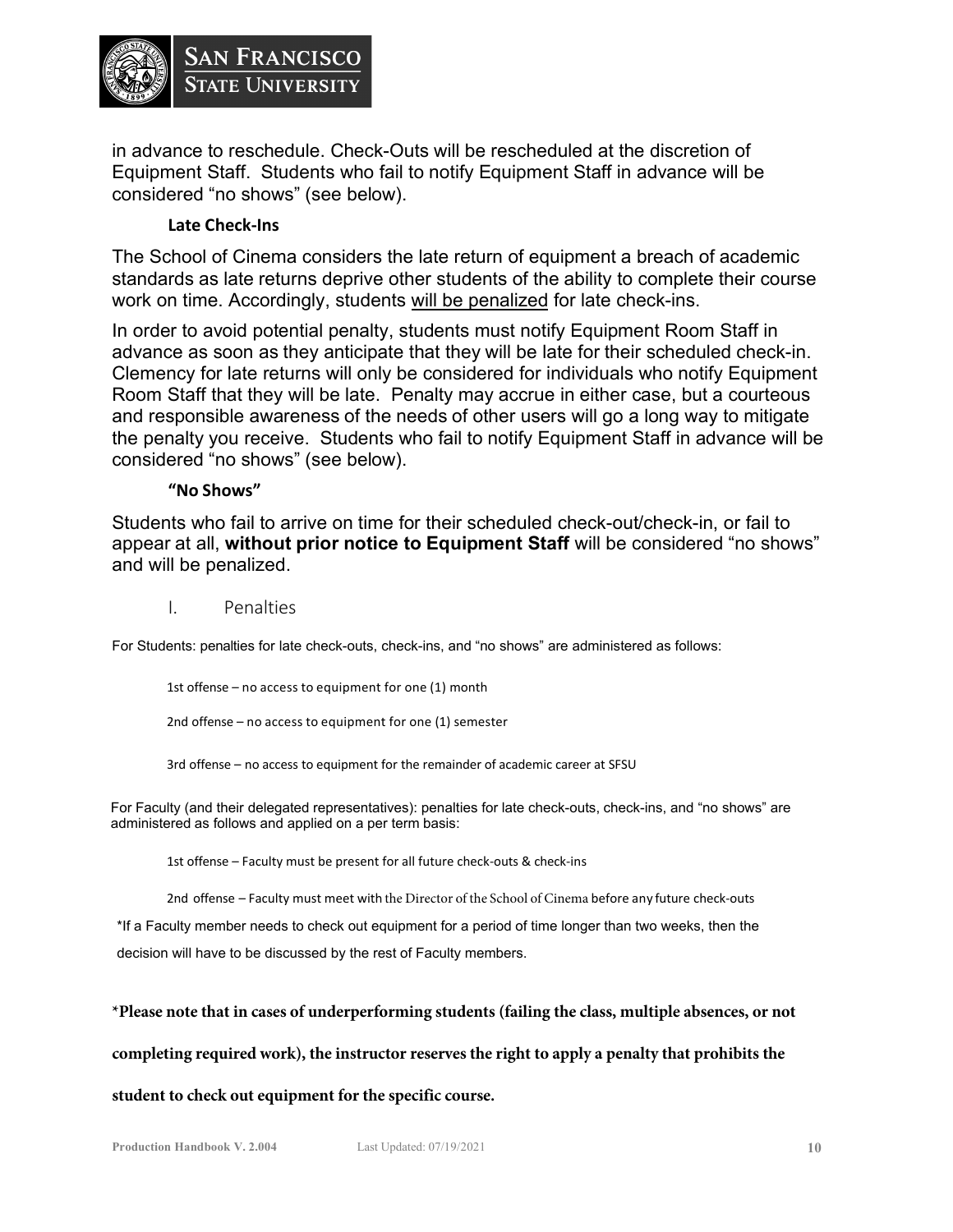

- IV. On-Set Safety
	- A. Safety for Sarah

On February 20, 2014, Sarah Jones, a 27-year-old camera assistant was killed on the set of *Midnight Rider*. The production was shooting a dream sequence over a bridge on live train tracks. While the production had permission to shoot in the area around the tracks, they did not have permission to shoot on the tracks or the bridge itself. Two trains had already passed and Producers, believing there would be no more trains for the day, "assured" the crew it was safe to begin filming. When a 3<sup>rd</sup> train appeared, it left the crew only seconds to evacuate the bridge, the only escape in the direction of the oncoming train. The train ripped through the set, which included a metal-framed bed set on the tracks for the scene, and sent debris flying. Sarah was killed, struck by both metal shards from the shattered bed and by the train itself. Six other crew members were injured in the accident.

From the Safety for Sarah website:

We expect our sets to be safe. But often times people's focus on safety can get lost in the collective rush to "get the shot" or "make the day".

When safety by the nature of moving fast and keeping up becomes secondary, it is left to all of us to look out not only for ourselves but for each other as well. Guidelines, memos, and classes are only effective if we put them into practice and it is our obligation to assure that everyone around us is doing so. We have to be our own safety net because we are the only ones there in the moment. We need to be willing to speak up, speak loud, and more importantly support others in doing so.

Because no one should ever die making a movie or TV show.

This is not about crews, or cast, or production, or us, or them. It's about everyone on a production. Be safe and be aware. No exceptions. Safety is the responsibility we accept every time we step on a set and it only works if we all have each other's backs - because no one wants to have to explain to a friend's loved one why they didn't speak up.

You have the power. We have the power. Together we have strength and together we can make sure that everyone gets home safely at the end of every day.

Safetyforsarah.com/pledge-to-sarah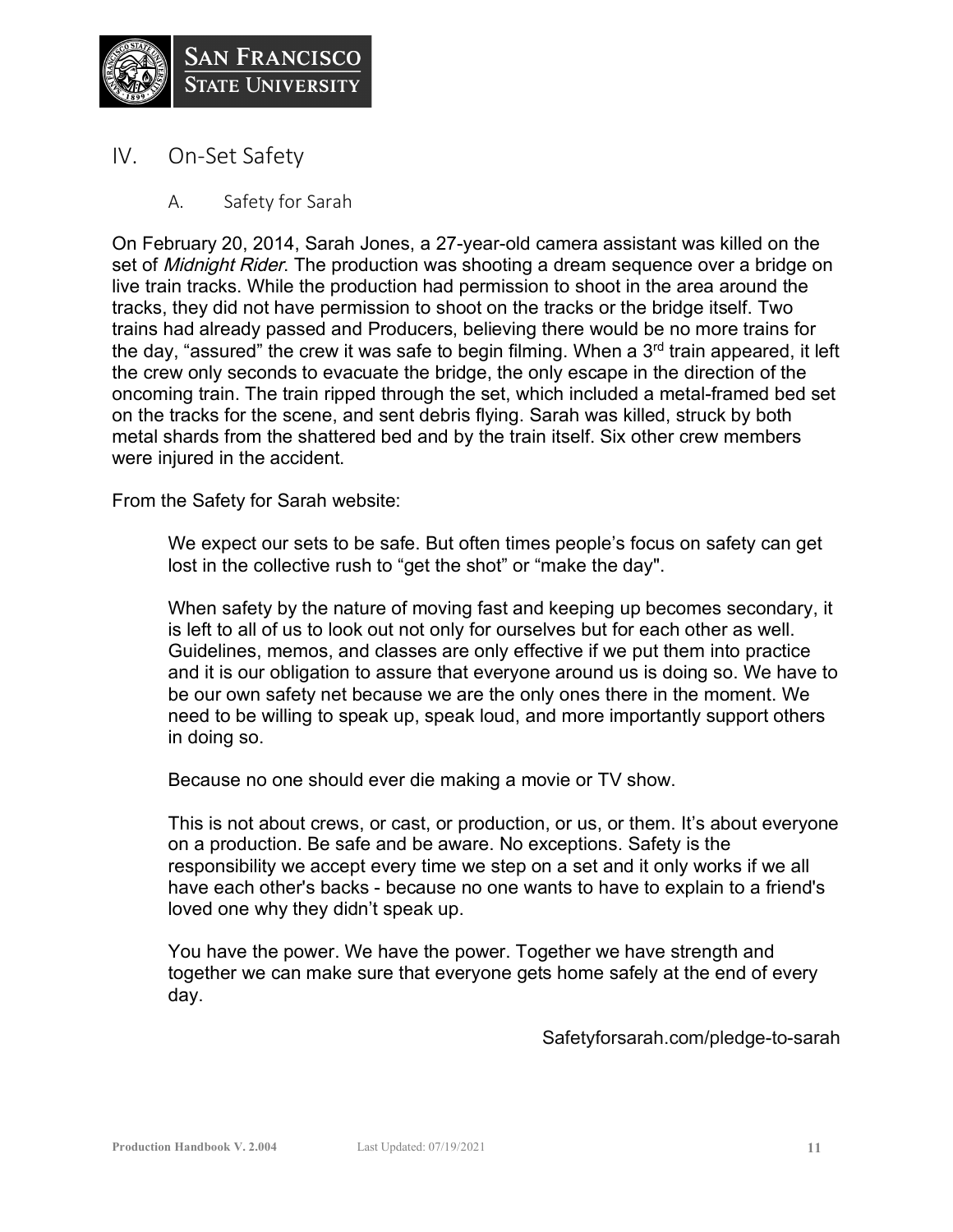

B. Communication, Awareness & Preparedness

SAN FRANCISCO

Communication, awareness and preparedness are critical components of on-set safety. Every day before production starts hold safety meetings so that the whole crew is aware of what will be happening on-set that day. Constant communication throughout the day: between setups, shots and breakdowns, as well as constant communication between everyone in the crew is essential for a successful and safe production. While all members of a film shoot team should be safety-conscious, the responsibility for safety falls directly to the Director and Producer.

Be aware of your surroundings at all time. A working film set can be hazardous; there are running electrical cables, hot/hanging lights, heavy grip and camera equipment etc. surrounding you. Be in the moment not on your cellphone. Filmmaking is fun but a filmset is not a party, do not show up to set under the influence of anything that will impair your ability to work safely (save it for the wrap party) .

When shooting on location be mindful of potential risks inherent in the environment in which you find yourself. A film-set can be a novel and exotic situation to outside observers who may not use common sense precautions interacting with your crew. Students will be in possession of high value equipment and would-be thieves may target you because of it. For the past few years, several film production companies, and students, have been robbed at gunpoint when in remote locations.

If at any time you feel unsafe on-set, think of Sarah Jones and speak out! Always be prepared for something to go wrong because something inevitably will.

- V. Location Shooting
	- A. Liability Insurance

The City of San Francisco, as well as most businesses, requires proof of liability insurance before they will grant you a permit or allow you to shoot on location. As a student at SFSU, if you are enrolled in a production class and engaged in an instructionally related activity, you are covered for liability ONLY. SFSU liability coverage insures against damage caused by you and your assigned crew to any third party or to their property for up to one million (\$1,000,000) dollars. Coverage by the university does NOT include losses or damage that you, your crew, or your actors sustain, nor does it include breakage/theft of equipment.

The School of Cinema has a certificate of insurance on file with the SF Film Commission.

If any other jurisdiction needs to get a copy of the certificate (for example: a restaurant, or private owner wants to see proof), you will need to file a Request for Proof of Liability Insurance form with the Production Coordinator's office.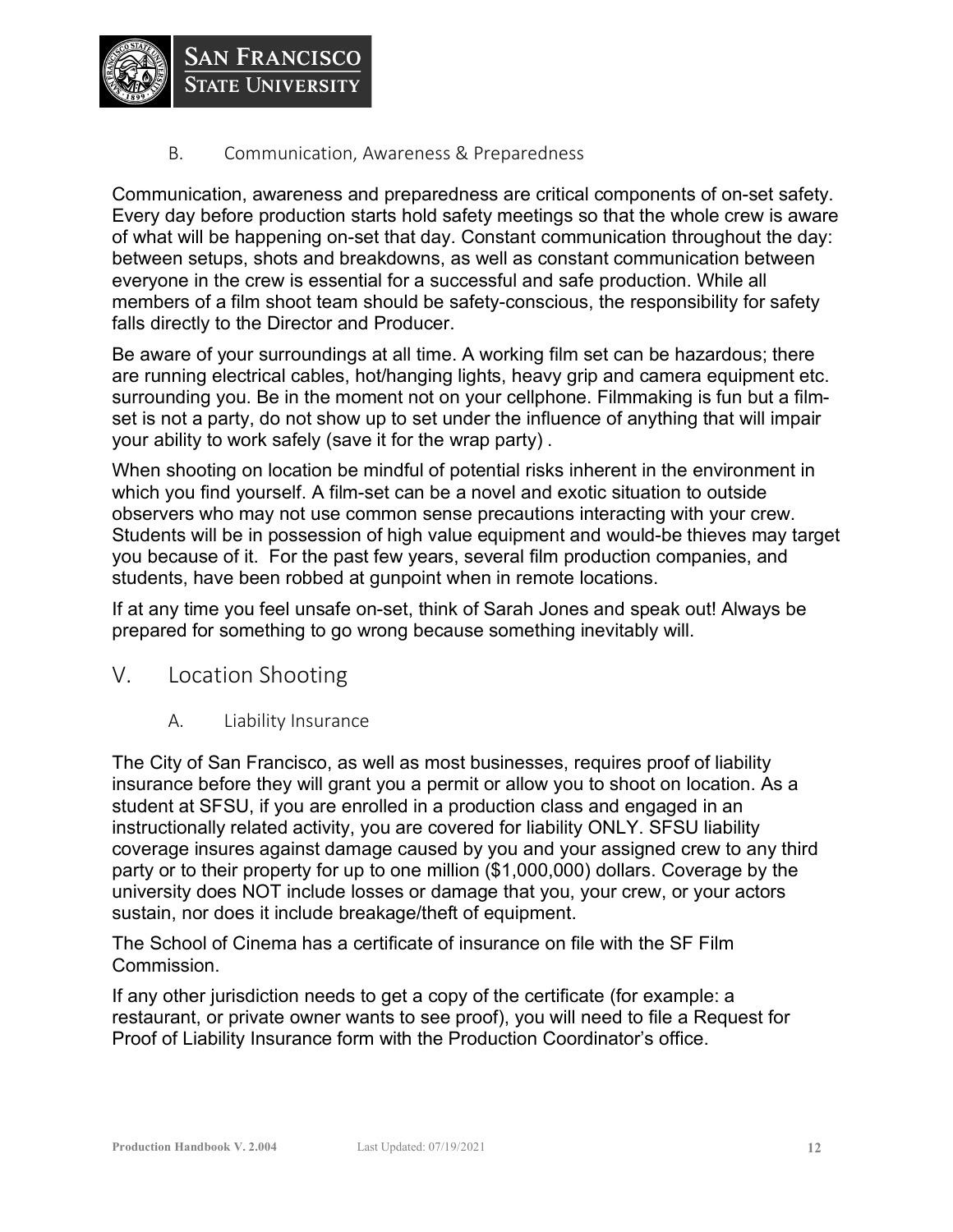

Please allow up to two (2) weeks, at least ten (10) working days, for the Risk Management Department to process your request. Otherwise, the certificate may not be ready in time for your shoot.

SFSU liability coverage does not cover any situations mentioned in Section III.C. Students who wish to film scenes or in situations that violate SFSU insurance policy must purchase their own liability insurance coverage.

Coverage is only valid within the United States of America, Washington D.C., Puerto Rico, and Canada. Students and faculty who wish to film outside of the insurance coverage area must purchase their own insurance policy.

B. Permits

Students looking to shoot on city of San Francisco property can apply for various permits with the City of San Francisco Film Office.

From the Film Office website:

The Film Office works with local film schools to assist students looking to permit film projects in the City. A student project is defined as a class assignment that is under providable insurance coverage by a university. If your university is not able to provide your project with the required insurance coverage, you will need to follow the standard permitting process.

For student filming, all paperwork must be submitted to the Film Office no less than five (5) business days prior to your first shoot date via e-mail to film@sfgov.org. As a courtesy to students we **do not charge a permit fee**, however, there may be fees associated with other permitting bodies within the City. Student filmmakers and photographers should obtain a film permit for any project occurring on city property. Students will need to submit the following:

- 1. The Film Permit Use Agreement above with the contractor listed as "(Name of School) / (Name of Student)" – e.g. "San Francisco State University / John Doe"
- 2. A copy of their student ID
- 3. A Teacher Approval Form from their instructor or department head verifying their school project. This letter must come directly from the instructor to the Film Office via e-mail. [https://filmsf.org/sites/default/files/TeacherApprovalForm\\_0.docx](https://filmsf.org/sites/default/files/TeacherApprovalForm_0.docx)
- 4. Signed insurance waiver form for workers compensation (found on the last page of the use agreement). If the student on the permit is not using a vehicle in any way, they can also check the box next to the auto liability on the waiver. If the student on the permit is using a vehicle, we need a copy of the student's driver's license and the insurance card for the vehicle.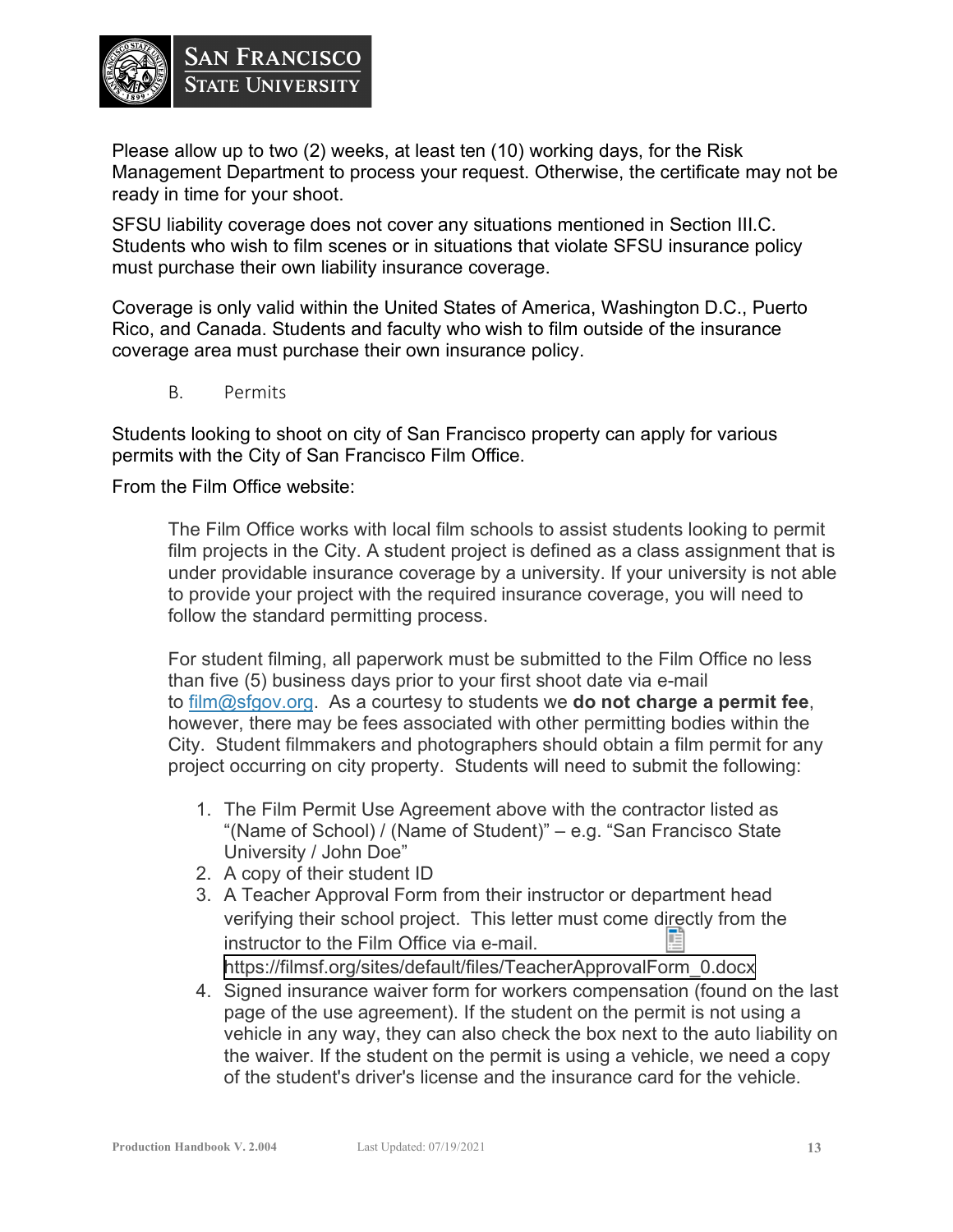

5. A copy of the script or pages pertaining to the locations requested. Note: this is not required for still photography.

Students seeking to obtain a film permit for the first time should expect to meet with the Film Office to go over filming conduct while on city property and general safety while filming. The film permit fee for qualified students that supply all of the above is waived.

#### https://filmsf.org/permit-application

For more information on various permits or the permitting process visit the Film SF website: films.org or speak with the SFSU Cinema Production Coordinator.

- VI. SFSU Cinema Sound Stage
	- A. Access to the SFSU Cinema Sound Stage

Use of the SFSU Cinema Sound Stage is restricted to School of Cinema Graduate Students currently enrolled in a production class or working on their thesis. Undergraduate students enrolled in CINE620/624 or otheradvanced production class (600-level and higher) may request access to the sound stage for class projects. Faculty can also request access to the Sound Stage for classes and workshops.

**For classes that happen in the sound stage**: groups or group leaders are required to make sure that things, at the end of the class, are in the same spot they were at the beginning of it. The instructor should not be expected to stay longer to make sure everything is cleaned up and in its proper place. The instructor leading the class in the sound stage will create group leaders that will make sure everything is in the right place after class and that nothing is broken. If something needs to be reported, the group leader assigned by the instructor will communicate to the Equipment Manager and to the Production Coordinator. *\*Please ask the Production Coordinator for the pictures of the sound stage if you are not sure of where everything should be and how everything should look like.*

B. Requesting the SFSU Cinema Sound Stage

Students and Faculty can request to use the SFSU Cinema Sound Stage with the Production Coordinator. The Production Coordinator handles scheduling of the SFSU Cinema Sound Stage and administers the approval process for students who request to use the soundstage for their projects. Students requesting to use the Sound Stage must meet with the Production Coordinator to go over all Sound Stage procedures and guidelines. Students will be asked to provide information regarding their projects including, but not limited to: lighting charts, set designs, crew lists, liability waiver forms, and script pages before any approvals will be granted.

C. On-Set Supervision

Weekday Shoots: Students are required to be supervised by a qualified Sound Stage Manager while using the Sound Stage. No class can be left unattended when using the Sound Stage. Students who wish to utilize the Sound Stage for their productions must have a designated 1<sup>st</sup> AD on their crew.

Weekend Shoots: **Please note that following the State requirements for University employees, a 21 days' notice must be given prior to any use of the Sound Stage during the weekends.**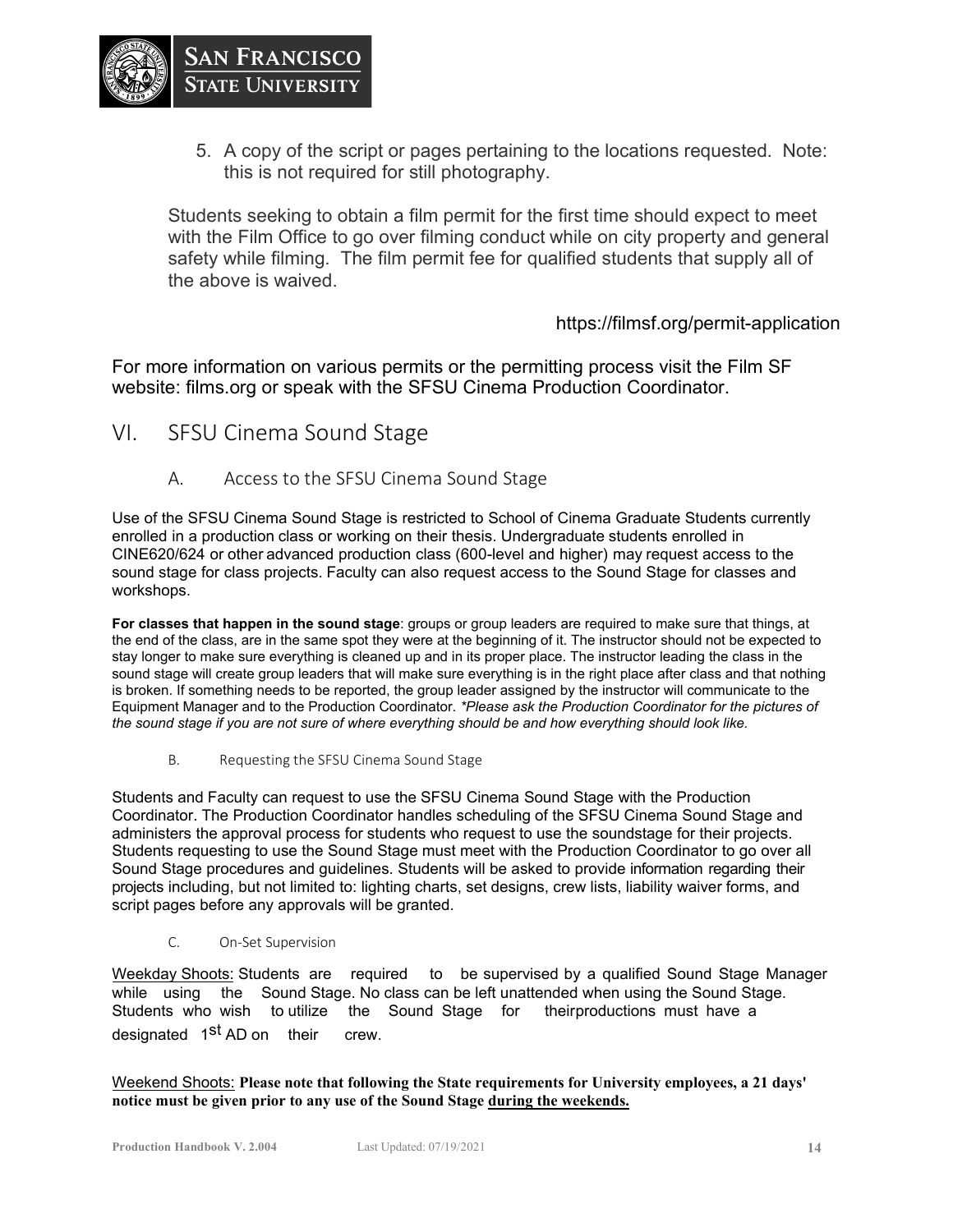

- VII. Postproduction Facilities
	- A. Use of SFSU Postproduction Facilities

Postproduction facilities are available for reservation by School of Cinema students enrolled in production classes and are approved by their instructors to operate equipment in the suites and lab spaces.

Lab spaces and suites are located on the third, fourth, and fifth floors of the Fine Arts building. Each room has an individual key that is issued to you for the duration of your reserved session. Students are not allowed to take keys home under any circumstance.

There is also an open computer lab available to enrolled Cinema Students in FA 338 on the 3rd floor. The lab is equipped with iMacs, the software on these computers include: Adobe Creative Cloud Suite, DaVinci Resolve, Maya, Z-Brush, Final Draft, and Movie Magic Budgeting and Scheduling. Cinema Students are not required to make a reservation to use the open lab.

B. Reserving Postproduction Labs

Postproduction labs can be reserved online at: https://sfsucinema.getconnect2.com

Follow the instructions online to create an account and reserve a suite via the online booker.

The following rules apply to all editing facilities:

- 1. You may reserve up to two (2) consecutive 4-hour sessions at a time for a single lab (a maximum of 8-hours).
- 2. You may not reserve more than one (1) lab for the same period of time.
- C. Accessing Postproduction Labs

Each postproduction suite comes with its own individual key. Keys to postproduction labs can be picked up from the Tech Office FA436 Monday – Friday, 9am – 5pm. After 5pm keys can be obtained from Equipment Staff in room FA126.

On Saturdays keys can be obtained from Tech Staff in the Open Computer Lab FA338.

Keys must be returned at the end of the lab session. Students are not allowed to take keys home under any circumstance.

D. Lab Rules

NO food or drinks are allowed in any of the postproduction labs or suites under any circumstances.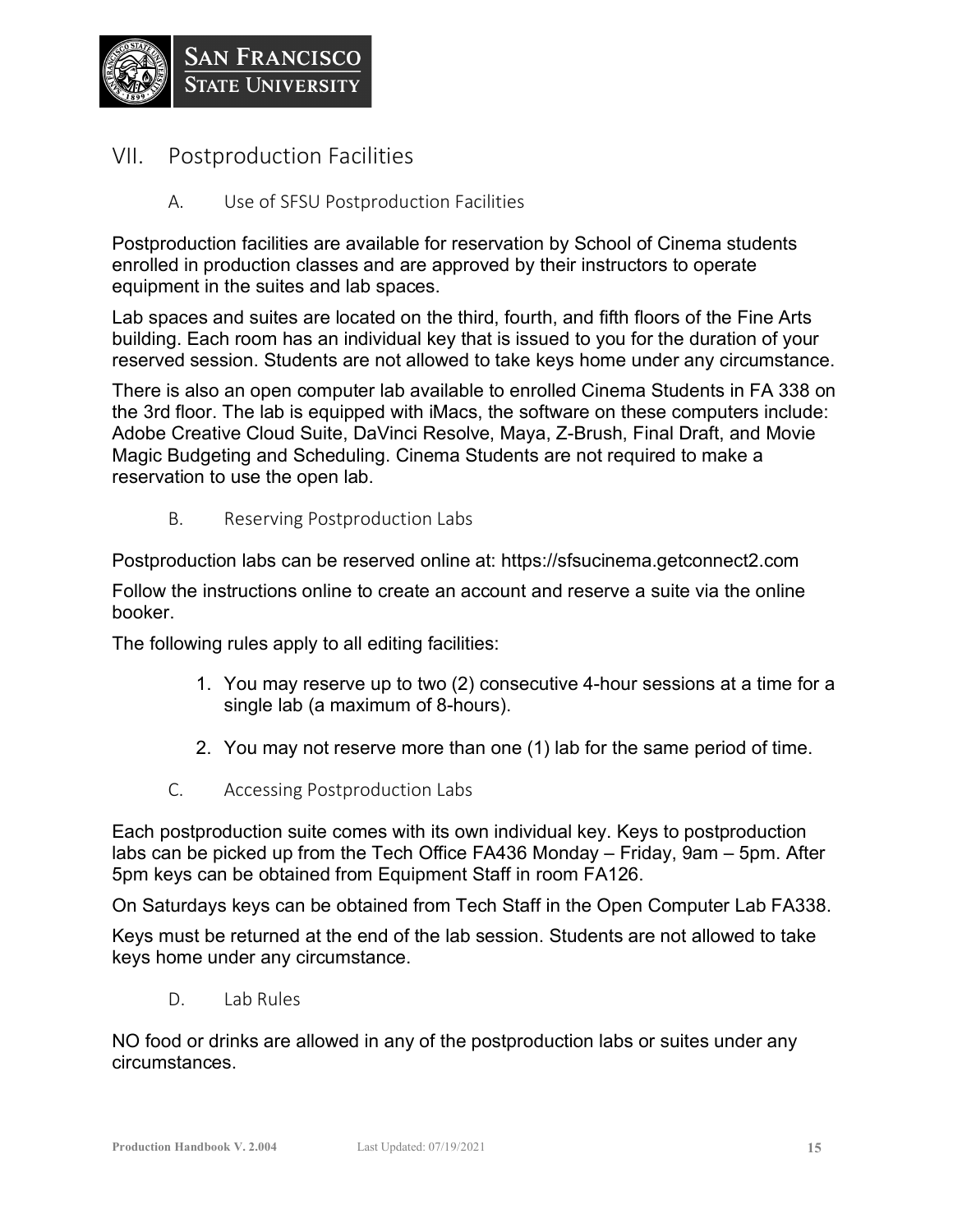

Please be considerate of others when using postproduction labs:

- 1. Clean up after yourself. Do not leave trash, scraps of film, pieces of tape, etc. lying around after your session has ended.
- 2. Start wrapping things up at least 15 minutes before your session ends so that the next person coming in will be able to start their session on time.
- 3. Do not leave personal belongings unattended.
- 4. Always lock the door when leaving a postproduction suite during a session (even to just use the bathroom).
- 5. Use headphones in the open lab and keep audio down to a level that doesn't disturb others.
- E. Penalties

Students found to be in violation of the policies regarding the use of the SFSU School of Cinema's Postproduction facilities will be subject to the following restrictions and penalties:

 $1<sup>st</sup>$  Offense – warning

 $2<sup>nd</sup>$  Offense – one (1) week suspension from using postproduction facilities

 $3<sup>rd</sup>$  Offense – one (1) month suspension from using postproduction facilities

 $4<sup>th</sup>$  Offense – suspension from use of postproduction facilities for remainder of term.

Offenses do not "reset" to zero with the start of a new term but accrue per year.

F. Lab Awareness & Safety

Things occasionally get stolen and people have been assaulted in the past. Always lock the door when leaving a postproduction suite. If you are working late at night or on the weekends, make sure you are vigilant and aware of who is working nearby and where other people are located. If at any point you feel unsafe or notice any suspicious activity, call campus police at ext. 87200 from an SFSU telephone or (415) 338-7200 from an outside line (cellphone). In cases of emergency dial 911.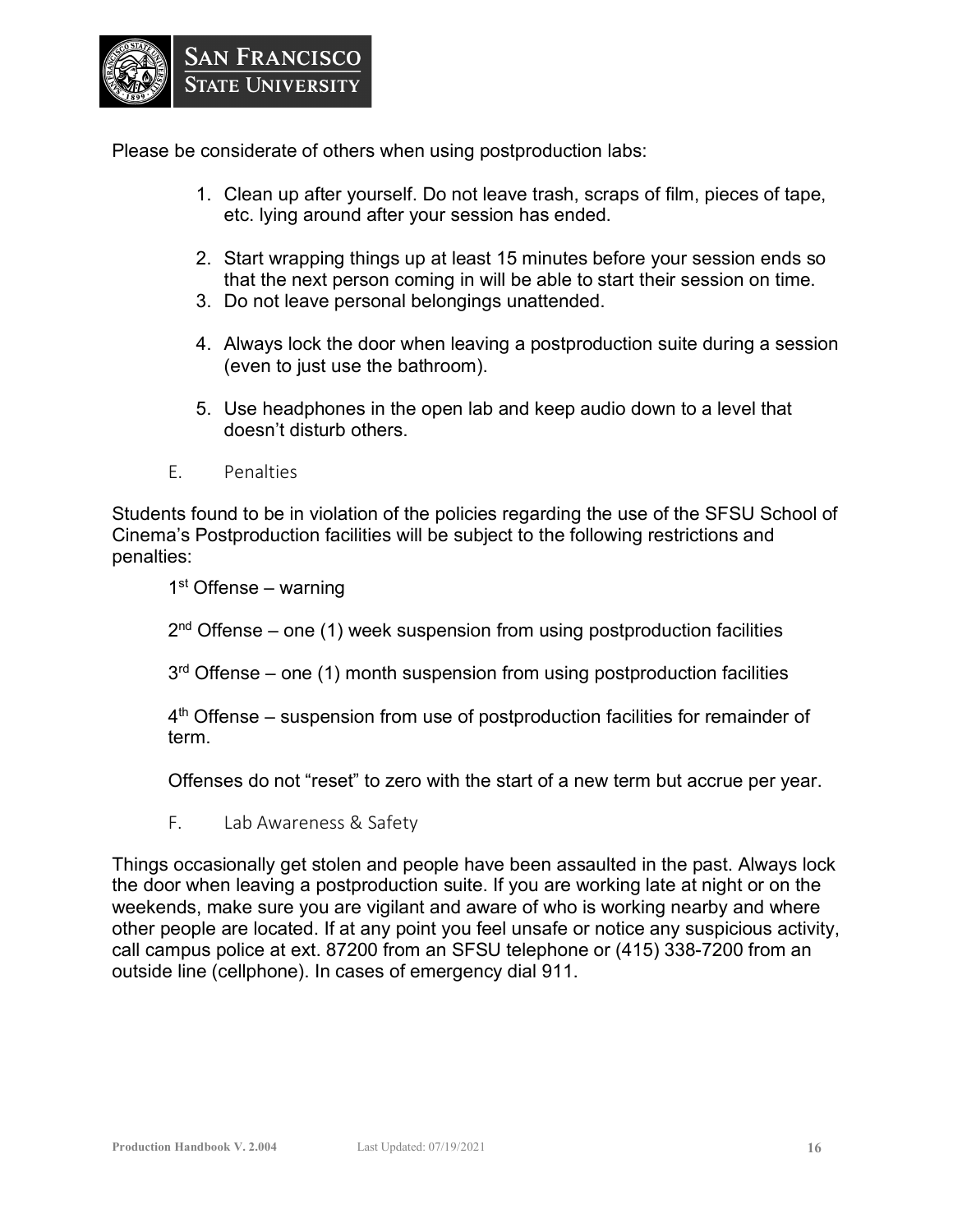G. Technical Issues

Please report any technical-problems or difficulties you experience to Tech Office Staff room FA436 during Tech Office hours of operation. After 5pm or on Saturdays, if equipment is malfunctioning, damaged or breaks during the course of your session, or if you find that equipment is malfunctioning, damaged or broken at the start of your session please report the details to the Academic Technology Department: at\_desk@sfsu.edu.

## VIII. Equipment & Facilities Access During Class Breaks

A. Winter Break

During Winter Break, first year MFA students are given priority for reserving both equipment and the sound stage. MFA Thesis students and students enrolled in CINE 620 may have access to the equipment and soundstage as available once 1<sup>st</sup> Year MFA student equipment requests have all been logged.

Equipment Check-Out dates during the break will be once (1) per week in January. Students will be given seven (7) days to complete their projects unless prior approval is granted by the Department Chair.

B. Summer Session

During the Summer months MFA Thesis students are given priority for reserving both equipment, the sound stage, and postproduction facilities. Thesis students enrolled in CINE 894 have access to facilities for one (1) full year. Once the year has ended, thesis students must maintain enrollment through the College of Extended Learning to obtain continued access.

Thesis students may check-out equipment for up to seven (7) days to complete their projects. Check-outs longer than seven (7) days must have prior approval from the Director of the School of Cinema.

Undergraduates enrolled in production classes during the Summer Session have access to equipment and labs as allocated to their classes.

CINE 620 Senior Thesis students may have their professor contact the Production Coordinator regarding obtaining access to equipment and labs during the summer.